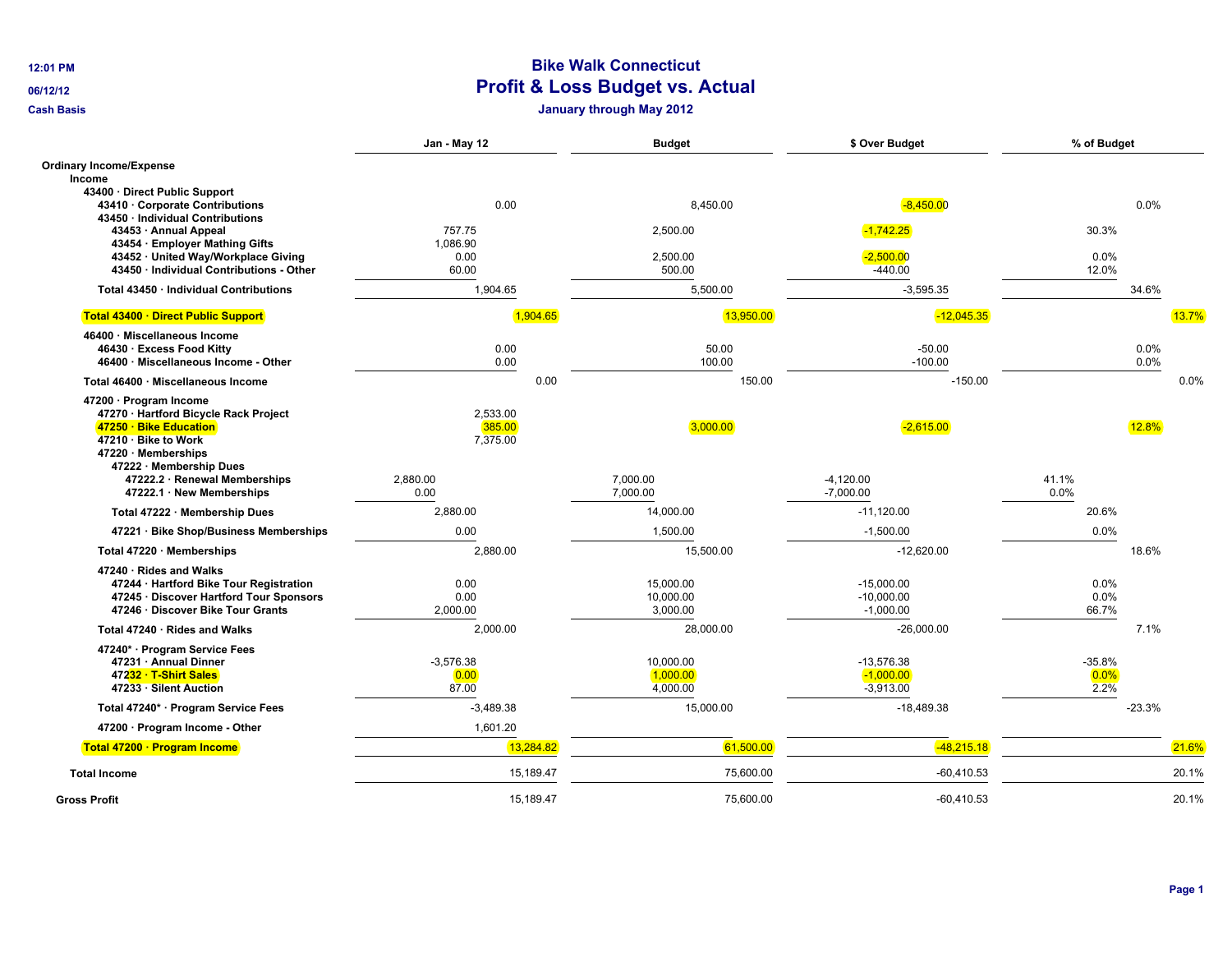## **12:01 PM Bike Walk Connecticut Profit & Loss Budget vs. Actual**

**Cash Basis January through May 2012**

|                                                                                                                                                                                           | Jan - May 12                                 |                          | <b>Budget</b>                                                    | \$ Over Budget                                                                     | % of Budget                                  |              |
|-------------------------------------------------------------------------------------------------------------------------------------------------------------------------------------------|----------------------------------------------|--------------------------|------------------------------------------------------------------|------------------------------------------------------------------------------------|----------------------------------------------|--------------|
| <b>Expense</b><br>68300 · Travel and Meetings<br>68320 · Travel<br>68310 · Conference, Convention, Meeting<br>68300 · Travel and Meetings - Other                                         |                                              | 114.00<br>325.00<br>0.00 | 325.00                                                           | $-325.00$                                                                          |                                              | 0.0%         |
| Total 68300 · Travel and Meetings                                                                                                                                                         |                                              | 439.00                   | 325.00                                                           | 114.00                                                                             |                                              | 135.1%       |
| 65100* Other Types of Expenses<br>65120* · Insurance - Liability, D and O                                                                                                                 |                                              | 875.00                   |                                                                  |                                                                                    |                                              |              |
| Total 65100* · Other Types of Expenses                                                                                                                                                    |                                              | 875.00                   |                                                                  |                                                                                    |                                              |              |
| 62800 · Facilities and Equipment<br>62870 · Property Insurance<br>62800 · Facilities and Equipment - Other                                                                                |                                              | 0.00<br>0.00             | 2.100.00<br>2,000.00                                             | $-2.100.00$<br>$-2,000.00$                                                         |                                              | 0.0%<br>0.0% |
| Total 62800 · Facilities and Equipment                                                                                                                                                    |                                              | 0.00                     | 4,100.00                                                         | $-4,100.00$                                                                        |                                              | 0.0%         |
| 63000 · Program Services Expenses<br>63900 · Statewide Summit<br>63800 · Hartford Bicycle Rack Project<br>63801 · Contract Servicess                                                      | 0.00                                         | 1,383.91                 | 1,500.00                                                         | $-1,500.00$                                                                        | 0.0%                                         |              |
|                                                                                                                                                                                           |                                              | 0.00                     | 1,500.00                                                         | $-1,500.00$                                                                        |                                              | 0.0%         |
| Total 63800 · Hartford Bicycle Rack Project                                                                                                                                               |                                              |                          |                                                                  |                                                                                    |                                              |              |
| $63010 \cdot \text{Printing}$<br>63040 · Materials<br>63100 · Annual Dinner<br>$63110 \cdot \text{Printing}$<br>63130 · Supplies                                                          | 0.00<br>0.00                                 | 0.00<br>4,472.88         | 500.00<br>250.00<br>250.00                                       | $-500.00$<br>$-250.00$<br>$-250.00$                                                | 0.0%<br>$0.0\%$                              | 0.0%         |
| 63140 · Food and Beverages<br>63160 · Postage                                                                                                                                             | 0.00<br>0.00                                 |                          | 4,000.00<br>250.00                                               | $-4,000.00$<br>$-250.00$                                                           | 0.0%<br>0.0%                                 |              |
| Total 63100 · Annual Dinner                                                                                                                                                               |                                              | 0.00                     | 4,750.00                                                         | $-4,750.00$                                                                        |                                              | 0.0%         |
| 63300 · Hartford Tour<br>63370 · Equipment rental<br>63350 · Materials<br>$63310 \cdot \text{Printing}$<br>63320 · Outside Contract Services<br>$63330 \cdot$ Supplies<br>63340 · Postage | 0.00<br>0.00<br>0.00<br>0.00<br>0.00<br>0.00 |                          | 500.00<br>2,000.00<br>2,000.00<br>2,000.00<br>1.000.00<br>500.00 | $-500.00$<br>$-2,000.00$<br>$-2,000.00$<br>$-2,000.00$<br>$-1,000.00$<br>$-500.00$ | 0.0%<br>0.0%<br>0.0%<br>0.0%<br>0.0%<br>0.0% |              |
| Total 63300 · Hartford Tour                                                                                                                                                               |                                              | 0.00                     | 8,000.00                                                         | $-8,000.00$                                                                        |                                              | 0.0%         |
| 63400 · Bike Education<br>$63406 \cdot$ Printing<br>63405 · Contractural Services<br>$63401 \cdot$ Travel<br>63410 · Supplies                                                             | 0.00<br>0.00<br>0.00<br>0.00                 |                          | 100.00<br>5,000.00<br>100.00<br>250.00                           | $-100.00$<br>$-5,000.00$<br>$-100.00$<br>$-250.00$                                 | 0.0%<br>$0.0\%$<br>$0.0\%$<br>0.0%           |              |
| Total 63400 · Bike Education                                                                                                                                                              |                                              | 0.00                     | 5,450.00                                                         | $-5,450.00$                                                                        |                                              | 0.0%         |
| 63500 · Bike to Work<br>$63540 \cdot$ Food<br>$63510 \cdot$ Advertising<br>63500 · Bike to Work - Other                                                                                   | 400.00<br>520.00<br>0.00                     |                          | 500.00                                                           | $-500.00$                                                                          | 0.0%                                         |              |
| Total 63500 · Bike to Work                                                                                                                                                                |                                              | 920.00                   | 500.00                                                           | 420.00                                                                             |                                              | 184.0%       |